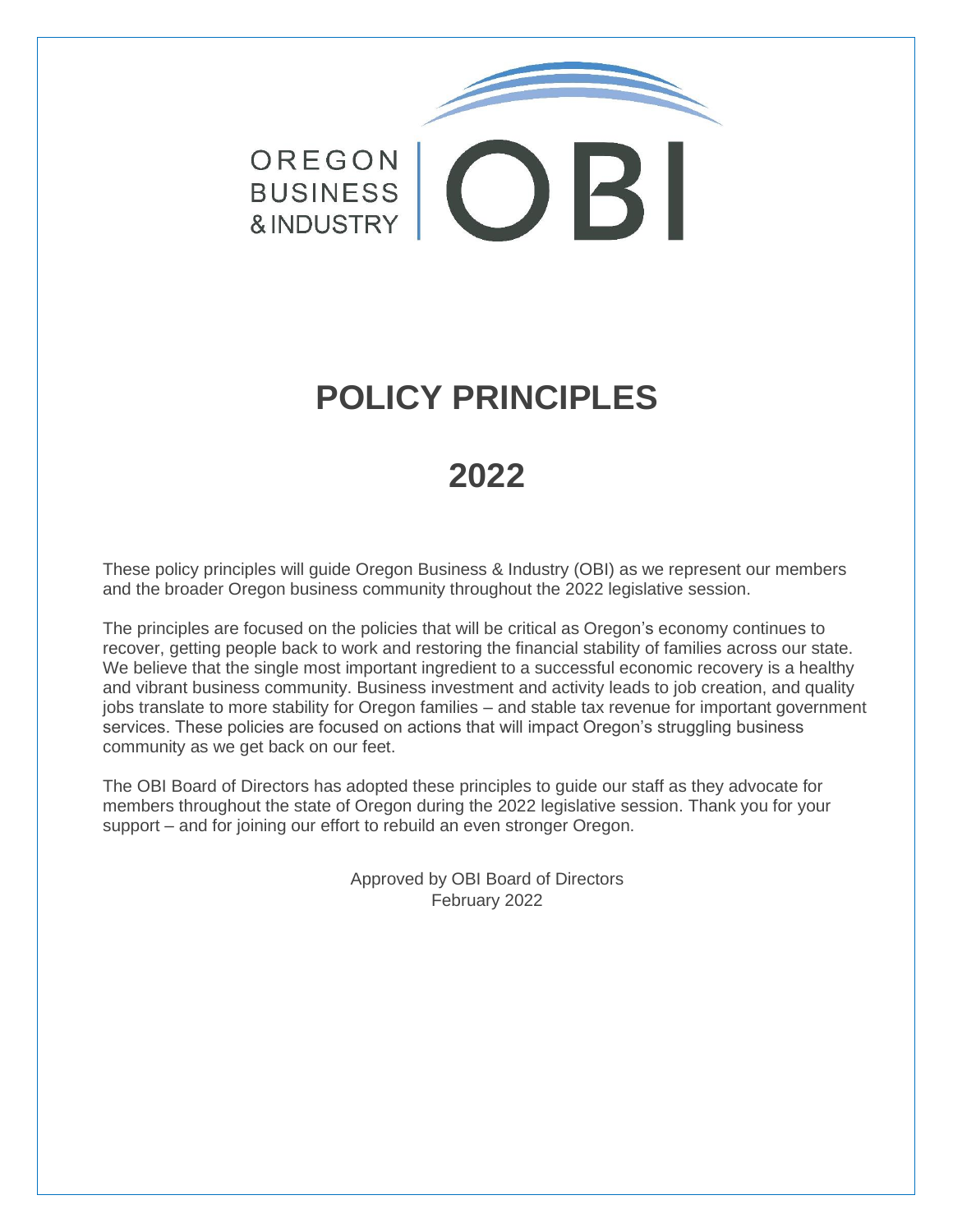#### **INTRODUCTION**

In 2022, the Oregon Legislature will continue to face unprecedented challenges.

- They will be faced with maintaining economic recovery as businesses and the state continue to reopen.
- They will face a continuing imperative to address racial equity issues that have been the focus of conversations at the national, state, and local levels.
- They will be rebuilding relationships following a deeply divisive long session and short session on redistricting.
- With the Capitol under major constriction for seismic upgrades, they will still have to conduct business in a manner that complies with COVID-19 safety protocols, which means limited in-person interactions – with each other, with staff and with the public.

In the face of these continued challenges, OBI urges the 2022 Legislature to focus on policies that will invest remaining federal dollars on programs supporting those hit hardest by the pandemic, assist communities in need of help, and achieve recovery with an equity lens. They must eschew any actions that will increase the regulatory and financial burden already being carried by Oregon's employers.

Recognizing that the business tax increases imposed in 2019 have limited the state's ability to compete for business investments and jobs and has helped bring in record funds available for the biennium, lawmakers should make an affirmative decision not to raise new taxes and ensure that one-time funds are not used to create unsustainable long-term spending needs. Rather, they should adopt a fiscal plan that reorders spending priorities, focusing on programs critical to Oregonians during this time of need. New programs should be off the table, and regulatory burdens should be carefully assessed to determine whether they are helpful – or harmful – to job growth.

Additionally, the Legislature must make every effort to ensure the public can robustly engage in the development of policies that will impact them. Extra time should be built into the process for evaluating those bills that do move forward to ensure a thorough public review at every stage.

At the end of the day, transparency and public engagement should not be sacrificed for expediency, even in this unprecedented crisis. We urge the legislative leadership to reaffirm their commitment to Oregon's tradition of fair and open processes as they make plans for the 2022 legislative session.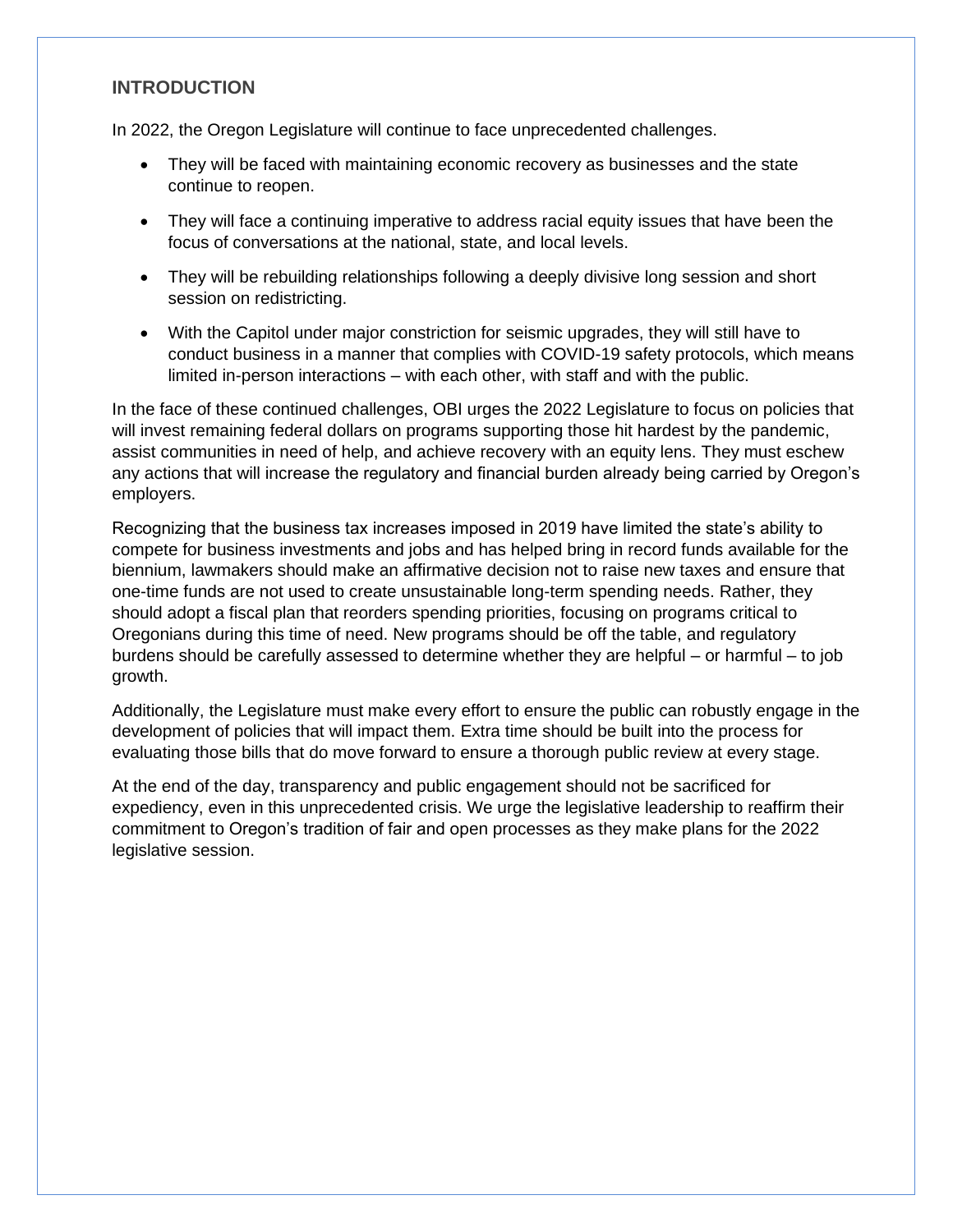# **EDUCATION AND WORKFORCE DEVELOPMENT POLICY**

The COVID-19 pandemic has made it clear that Oregon legislators must continue to prioritize access to in-person education during the upcoming 2022 legislative session. All of OBI's 1,600+ members rely on the effectiveness of our public education system, from pre-K through postsecondary. To continue to recover economically, our students must remain in the classroom and need-based aid programs that support postsecondary students must be fully funded. New legislation must consider the supports Oregon students will need as many recover from academic deficits due to challenges with nontraditional learning platforms.

In 2022, OBI's education priorities will include:

**Protect Post-Secondary Success for all Oregonians:** Oregon employers depend on our state's public education system to produce an educated workforce. We must recognize that the face of post-secondary education in Oregon has changed. If we want to protect opportunities for Oregon's Black, Indigenous and people of color (BIPOC) communities, the state should maintain thoughtful investments in our higher education institutions and need-based aid programs. The state must prioritize increasing funding to post-secondary institutions with current resources before giving dollars to new projects.

OBI supports development of postsecondary options that provide credentialing or training for Oregonians to be prepared for the workforce, including removal of barriers to transferring credits earned in high school, especially through a career and technical education (CTE) Program of Study, to four-year colleges and universities. Support legislation that helps align credit options resulting in reduced student debt.

**Workforce Development:** Businesses around the state in all sectors are facing a workforce shortage. OBI supports using remaining American Rescue Plan Act (ARPA) dollars to invest in modernizing our apprenticeship programs, increasing adult learner grants, and investing in new technology. This is our chance to make needed investments to help retrain and retool our workforce. These types of investments will set up workforce development programs for success in the future.

**Transparency and Accountability**: Support the implementation of provisions in existing and new legislation that require transparency in spending across the education system, from the Oregon Department of Education to each school district. Every dollar should be accounted for and tied to a measurable outcome for Oregon's students.

**Prioritize Education Stability**: Stabilizing the entire education continuum must be a priority in every budget cycle. The state's budget writers should focus on maintaining critical programs, and serving students most adversely impacted by distance learning, including low-income students and special learners. New programs should not be launched unless they are determined critical, and their costs are covered by reductions in other portions of the overall budget. We must also encourage legislators to evaluate existing programs to determine effectiveness when making budget decisions. Cost savings and good governance goals can be achieved through rigorous evaluation of underperforming programs.

**Equity and the Digital Divide:** The current economic and health crisis has exacerbated educational inequities for low-income and rural students that do not have reliable access to distance learning. OBI supports legislation that strengthens distance learning programming, including public-private partnerships that facilitate the connection between marginalized students and their teachers. OBI recognizes that minority communities continue to be underserved by our existing education system and supports programs to close the achievement gap affecting students across our state.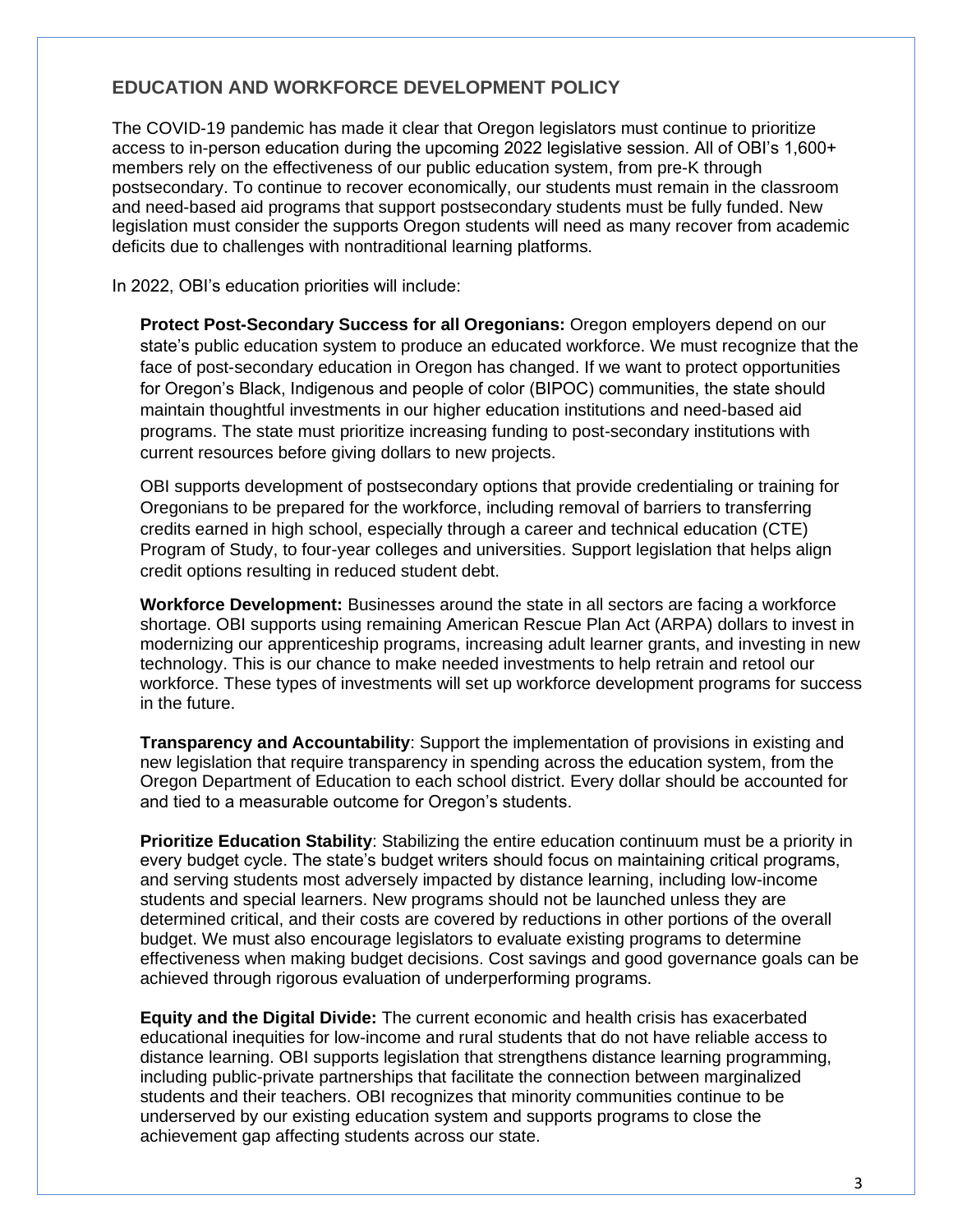**Student Success Act (SSA)**: Support legislation that ensures appropriate oversight of Student Success Act (SSA) expenditures and holds the Department of Education and school districts accountable to stated goals and outcomes. OBI believes any amendments to the accountability measures (testing, etc.) should accurately track student and teacher progress to keep programs on schedule and increase graduation rates. When possible, encourage districts to utilize funds for increased access to science, technology, engineering, math (STEM) and (CTE) programs, as well as financial literacy education. The SSA also includes innovative accountability measures for districts, which OBI strongly supports. To the extent that projected funding for the SSA falls short of projections for the biennium due to the recession, OBI will support efforts to maintain existing programs but delay new ones until adequate economic recovery is achieved.

**Continuation of CTE/STEM Investments:** OBI supports continuation of CTE/STEM policies that include but are not limited to, weighted funding, continued funding for revitalization grants, teacher licensure pathways, regional hubs, and course equivalency standards. The Legislature must encourage the department, and districts, to adopt career readiness goals that all Oregon students can benefit from.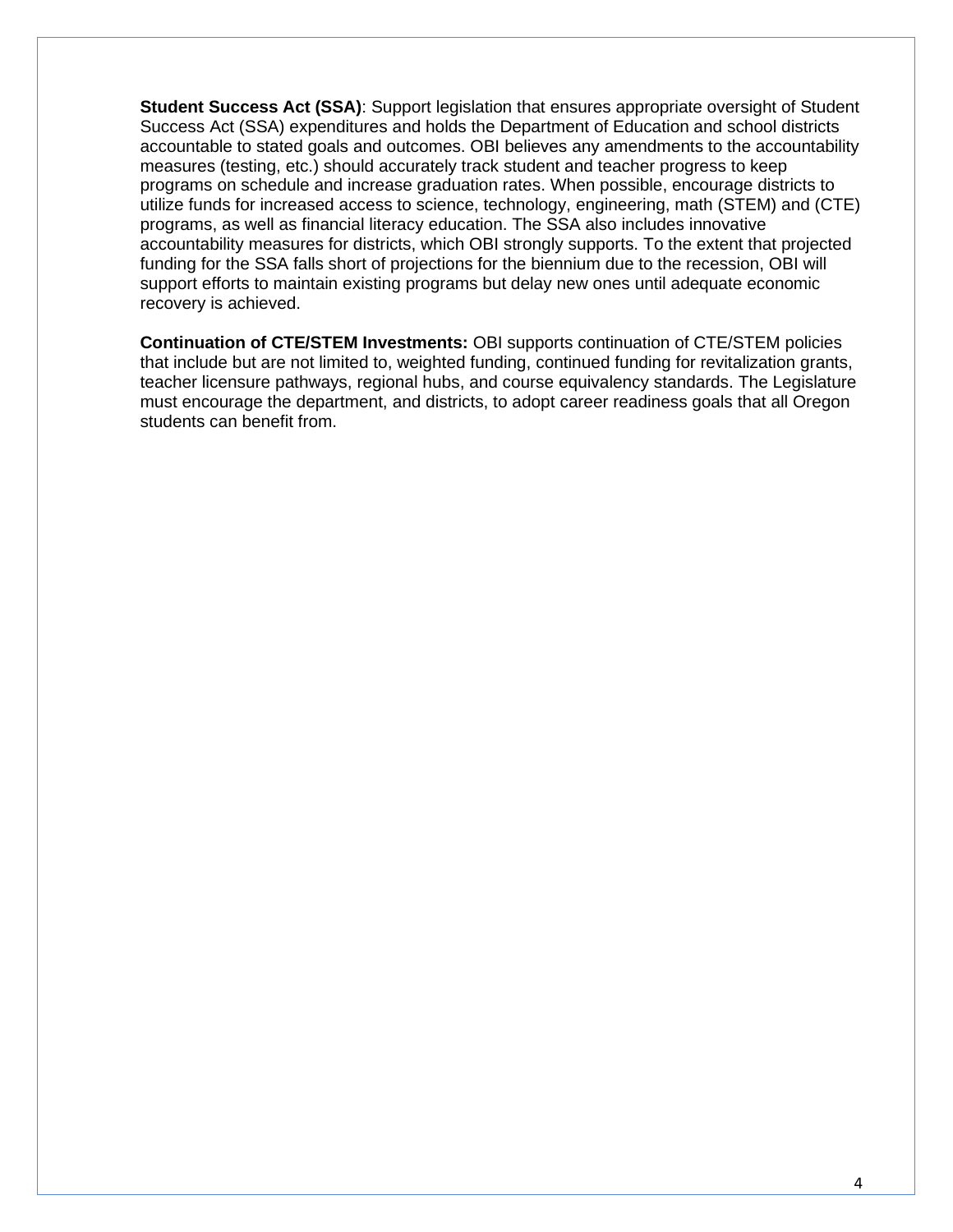# **ELECTION AND CAMPAIGN POLICY**

Campaign finance contribution limitations will continue to be an Issue throughout 2022. The outcome of this effort is critical to every Oregonian. Candidates must have fair access to funding, regardless of their parties or political philosophies.

OBI's engagement in these efforts will be guided by these principles:

- Campaign contribution limitations should be fair and should not discriminate against potential donors. They must ensure a level playing field where all donors—individuals or entities—are treated in the same manner, with the same opportunities and the same limitations.
- Campaign contributions limitations must be designed to ensure that all candidates can raise adequate money to finance viable campaigns, regardless of party or political philosophy.
- New laws impacting campaign donations must provide adequate opportunity to grandfather existing Political Action Committee (PAC) funds and to adjust to new requirements.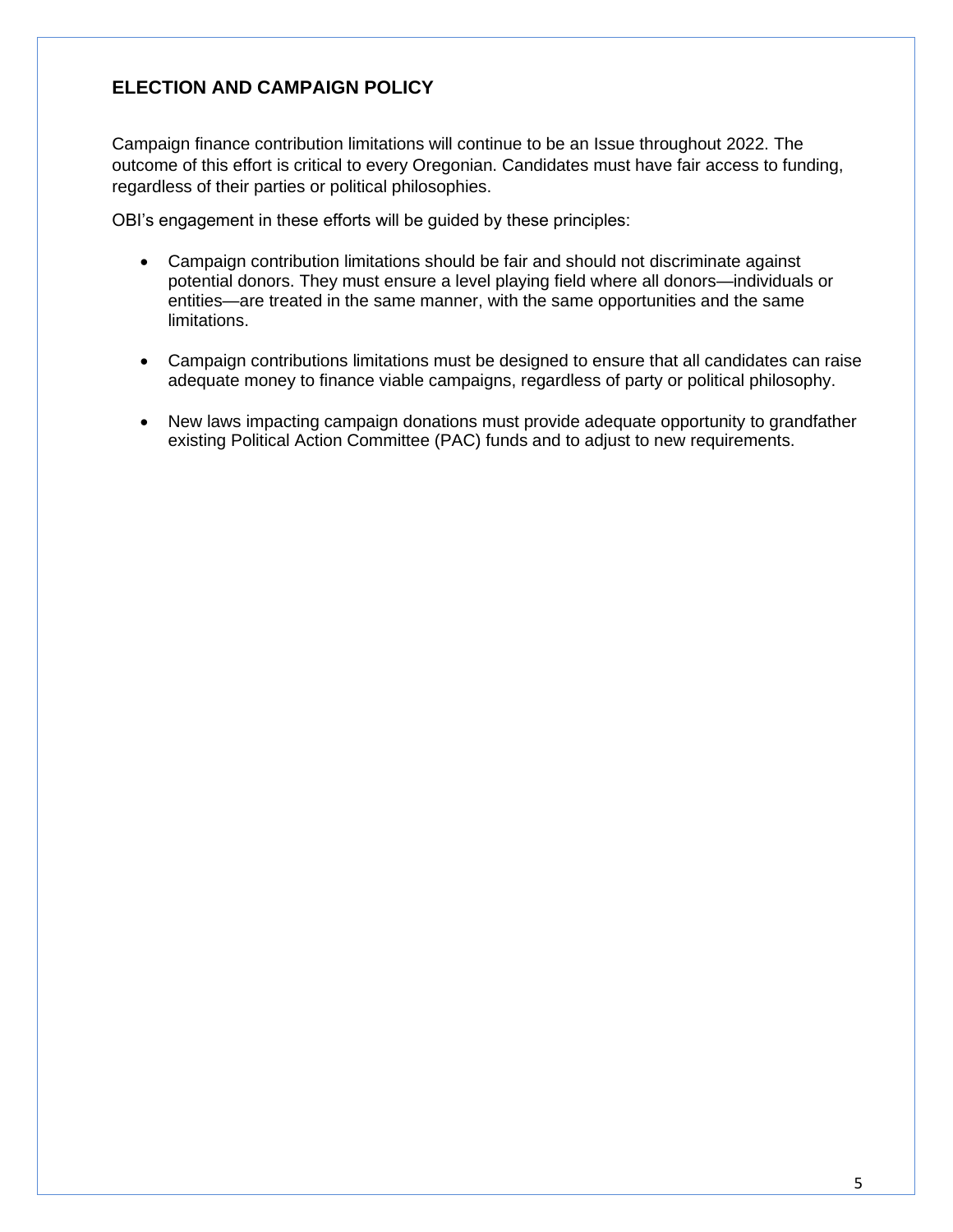# **EMPLOYMENT PRACTICES POLICY**

Even before the mandates of the COVID-19 pandemic response, employers were already reeling from a multitude of policy changes impacting their operations. In just the past five years, employers have been asked to adjust to a complex minimum wage law, paid leave mandates, pay equity, scheduling laws, limits on working hours, expanded liability for employee lawsuits and many more regulatory directives from state agencies. Employers are struggling to recover from the last two years and are facing serious labor shortages. For 2022, we will urge the legislature to help businesses in their recovery efforts and not to put new regulatory or cost burdens on them.

Policy positions OBI will take include:

#### **WORKERS' COMPENSATION**

**SAIF:** Oppose legislation that in any way weakens the financial position of SAIF or reduces its ability to fulfill its statutory mission to make workers' compensation insurance available to as many Oregon employers as possible.

OBI's position includes but is not limited to:

- Any payment by SAIF to the Public Employees Retirement System (PERS) or any other government entity.
- Any reduction in the SAIF capital account.
- Any encumbrance on or use of future revenue streams.

**Workers' Benefit Fund:** Oppose legislation that reduces or encumbers the Workers' Compensation Benefit Fund.

**Workers' Compensation:** Support the Management Labor Advisory Council (MLAC) process. Oppose legislation not approved by MLAC. Oppose legislation that would create presumptions for coverage. Support exclusive remedy protections for all Oregon employers. Support a strengthened Managed Care Organization structure. Support current definitions of "attending physician." Oppose proposals to expand "attending physician" status to physician assistants and nurse practitioners. Oppose legislation that would harm or eliminate self-insurance.

#### **UNEMPLOYMENT**

**Unemployment Insurance Benefits:** Support strengthening provisions for denial of UI benefits for workplace misconduct and oppose the expanded use of UI benefits beyond their intended use, including legislative "sweeps" of UI funds, diversion of UI funds for striking workers or employees on family or medical leave, or for job training purposes. Oppose legislation or rules that eliminate the work-search requirement for UI eligibility.

**Unemployment Insurance System:** Support legislation that protects the integrity and solvency of the Unemployment Insurance (UI) Trust Fund while maintaining a stable and predictable tax structure.

# **SAFETY AND HEALTH**

**Oregon OSHA:** Oppose expansion of Oregon OSHA authority to cite or penalize employers. Oppose increased Oregon OSHA enforcement staff unless it is preceded by an increase in consultation staff. Continue to oppose any effort by the division to act outside of its regulatory authority.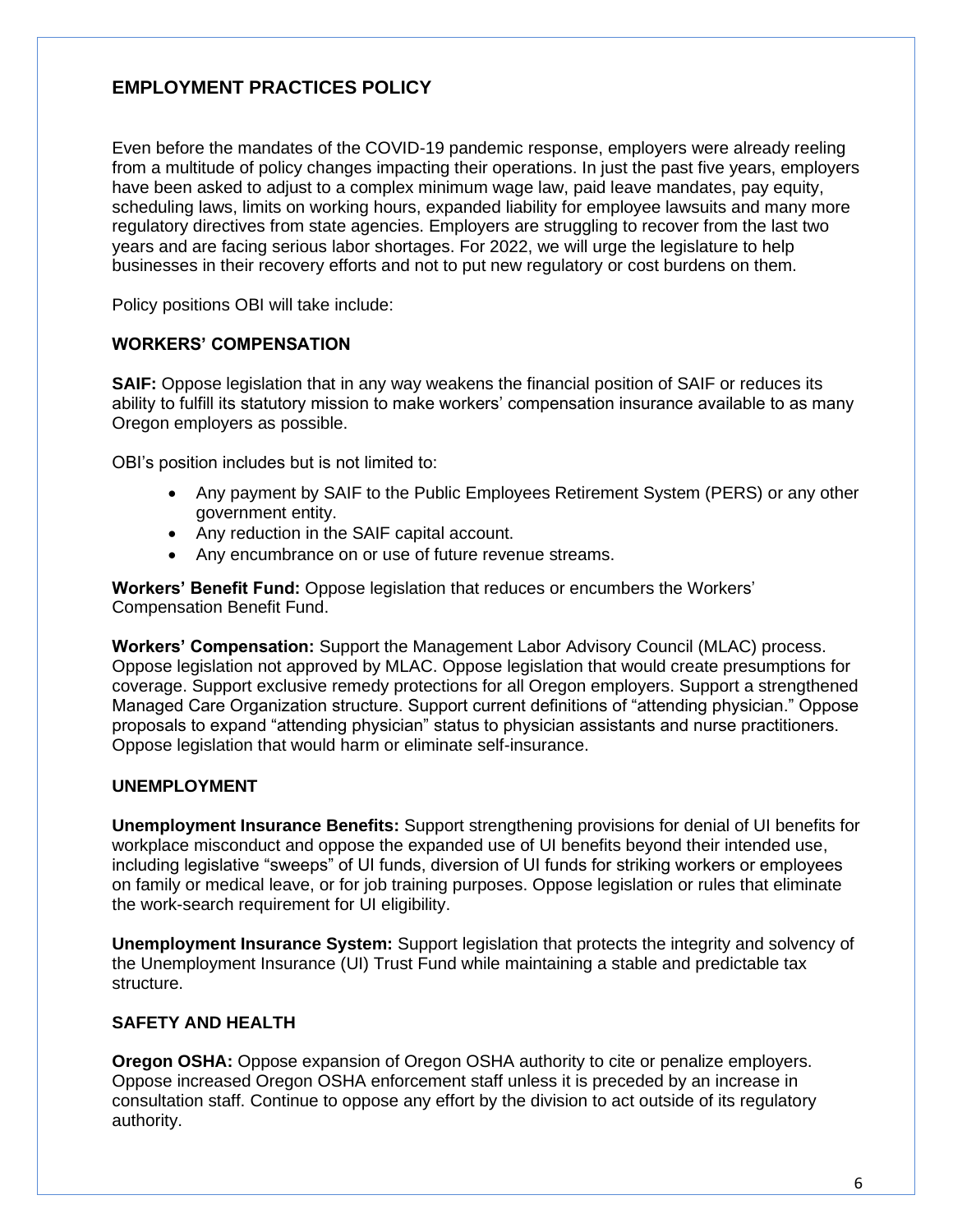**Safety and Health:** Support policies and legislation that are consistent with the Oregon Court of Appeals ruling in *OSHA v. CC&L Roofing,* where the court found that employers are not liable for supervisor misconduct. Oppose any rulemaking, regulatory action or legislation that undermines the basic principle that employers should not be liable for employee misconduct.

#### **EMPLOYMENT AND LABOR**

**Attorney Fees:** Support proposals that provide for prevailing party attorney fees. Support proposals that allow attorney fees for employers in merit-less cases.

**Concurrent Leave Laws:** Support legislation that more closely aligns all Oregon leave laws with federal leave laws to ease unnecessary administrative burdens on Oregon employers. Oppose any additional regulatory burdens.

**Discrimination:** Support general principles of non-discrimination and existing laws. Oppose expansion of causes of action. Oppose legislation that would expand definition beyond current law. Oppose legislation that would create greater burdens of proof for employers.

**Family Leave:** Support aligning paid family and medical leave with Oregon Family Leave Act and federal Family Medical Leave Act to create consistency for employers. Oppose expansion of employer-paid leave mandates.

**Labor:** Support the right of employees to engage in fair and secret ballot elections in union organizing campaigns. Support the right of employers to communicate their views on unionization with their employees and an election process that gives employers adequate time and a fair opportunity to convey their views. Oppose legislation or regulation, including card check systems, which limit the ability of workers to vote in a secret ballot union election. Oppose any expansion of employee rights to use employer resources for purposes of organizing or other union-related activity.

**Non-compete agreements:** Oppose legislation that would eliminate the ability of businesses to protect trade secrets through enforcement of non-compete agreements.

**Overtime:** Support a flexible weekly overtime standard that mandates overtime payments for all hours worked in excess of 40 per week without requiring redundant extra pay for daily and weekly overtime. Support legislation that restores employer flexibility and does not restrain the ability of employees to work overtime if they so choose. Support the right of employers and employees to agree to overtime and maximum working hours.

**Pay Equity:** Support legislation that prohibits pay discrimination based on the ten protected classes listed in Oregon's equal pay law while allowing pay differences based on any nondiscriminatory reason.

**Penalty Wages:** Support legislation that limits liability for penalty wages when there is a dispute over wages due after an employee has left employment.

**Personnel Information:** Support appropriate personnel file policies that protect the secrecy of confidential workplace investigations.

**Preemption:** Support statewide preemption of local government employment-related mandates.

**Private Right of Action:** Oppose expansion of private rights of action in statute. Support requirements that complaints be filed with state agencies prior to right to sue. Oppose legislation that allows for unions and trial lawyers to file suit outside of existing processes.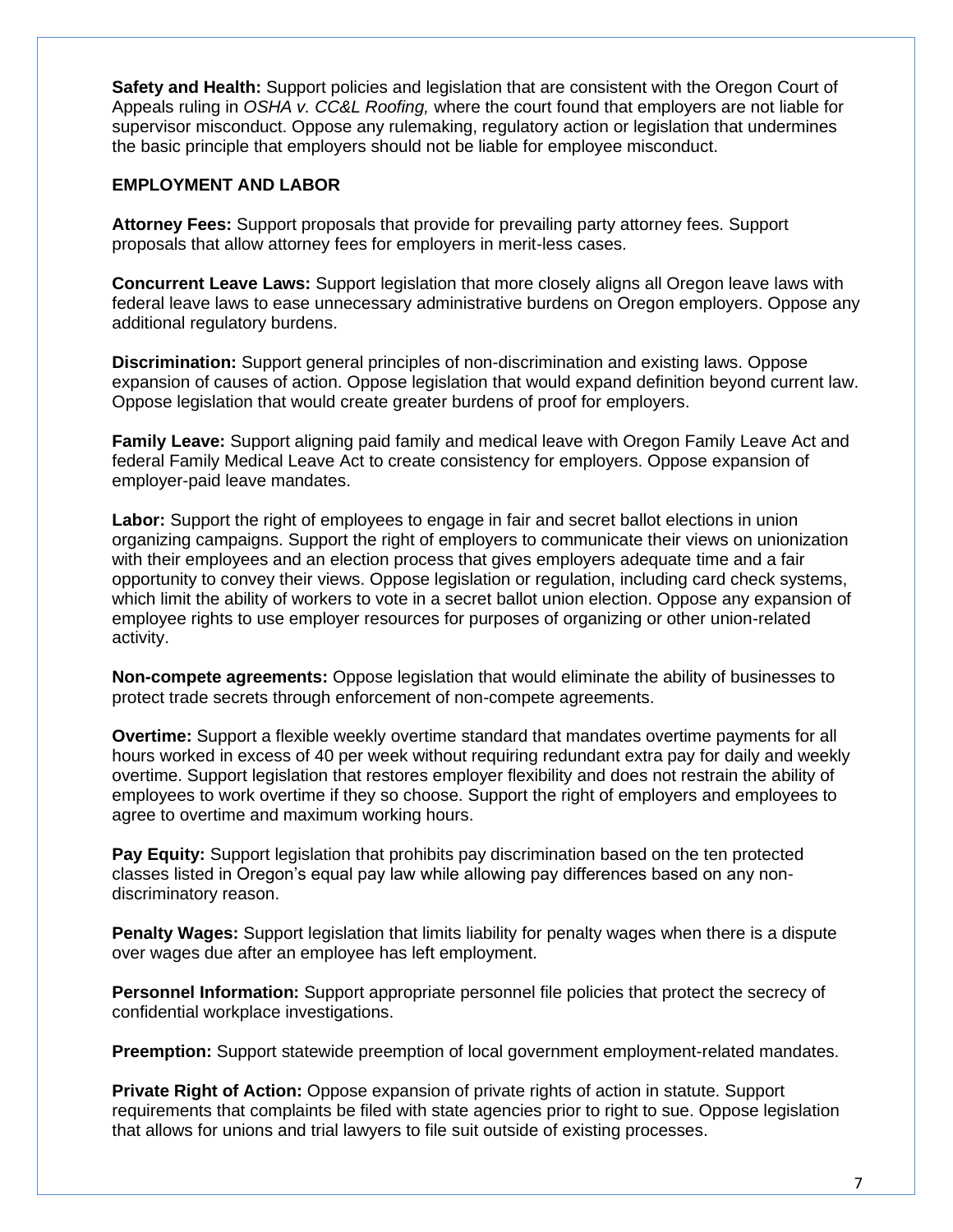**Scheduling:** Support legislation that allows employers and employees flexibility in scheduling work hours, as well as meal and rest break periods.

**Wage and Hour:** Support legislation that creates sensible policies around meal and rest breaks that provide employees with flexibility without undue penalties for employers.

**Workplace Drugs and Alcohol:** Support policies and legislation that support an employer's right to apply and enforce zero-tolerance workplace drug and alcohol policies. Oppose policies and legislation that weaken or undermine the Oregon Supreme Court's decision in *Emerald Steel Fabricators v. BOLI (2010)*. Oppose legislation that would encumber employers' abilities to enforce zero-tolerance workplace drug and alcohol policies or employer drug testing policies.

**Workplace Regulation:** Oppose expansion of employer liability through new and expanded protected classes and activities.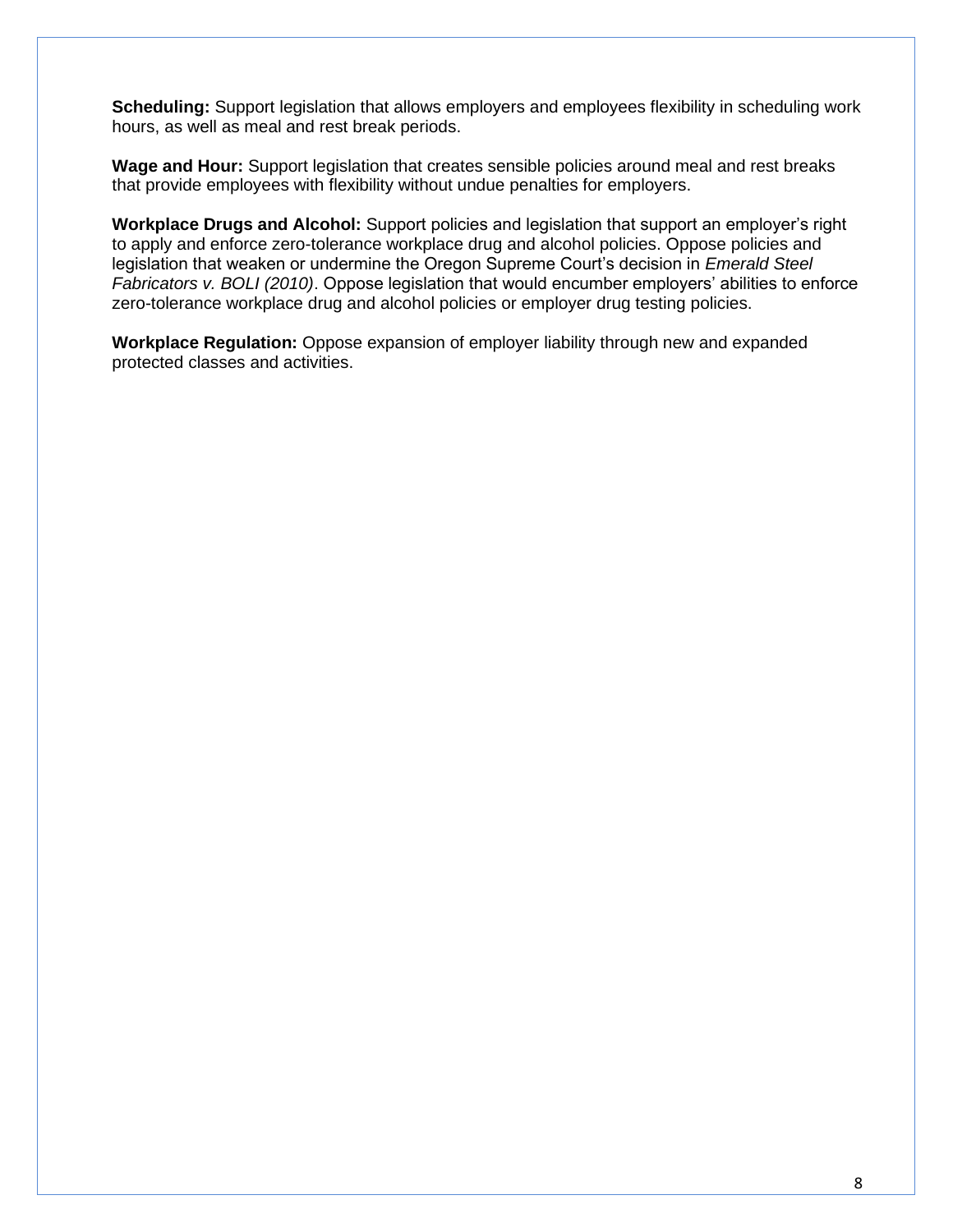# **ENERGY, ENVIRONMENT AND NATURAL RESOURCES**

#### **ENERGY AND ENVIRONMENT**

Businesses have long demonstrated their commitment to preserving our state's environment and natural resources, while also providing critical necessities like energy, food, products and jobs. Many have acted ahead of regulations to voluntarily adopt business practices and controls that reduce their environmental impacts. Companies remain dedicated to operating in a manner that benefits Oregon's people and economy while also promoting and improving Oregon's natural environment.

However, Oregon's regulated community is taking on more than ever before. Increased stringency in new, expanding and existing regulatory programs are demanding that businesses make costly investments in response to increasingly complex and difficult-to-navigate regulatory schemes. It is important that regulatory requirements do not unduly burden Oregon businesses or place them at a competitive disadvantage, and it is important to ensure that any requirements that are put in place result in actual environmental benefits.

OBI's policies for energy, environment, natural resources, air and water policy will be guided by these principles:

**Climate Policy:** OBI recognizes that climate change is real, and the business community plays an important role in leading a lower-carbon economy and we support state greenhouse gas emissions reduction policies that:

- Result in actual global greenhouse gas reductions
- Are not used as a general revenue source
- Are focused on positive environmental and economic outcomes
- Are fair and affordable for all Oregonians
- Do not result in a competitive disadvantage to Oregon businesses
- Do not focus on a single sector of the economy
- Address the unique challenges of Oregon's diverse business sectors
- Are commensurate with the state's emissions relative to global emissions and goals
- Nurture Oregon-based innovation
- Include adaption and mitigation strategies for long-term planning
- Provide regulatory and compliance certainty for businesses

**Biofuels, Renewable Fuels, Biomass and Energy Recovery:** Support state and federal incentives to promote use of biofuels, renewable fuels, and biomass, and oppose new laws and regulations that burden the utilization of these fuels and/or energy recovery from otherwise discarded or disposed material.

**Chemical Use Laws:** Support advancing the safe and responsible use of chemicals, including chemical laws that are based on sound science and recognize that many public health and consumer protections safety regulations are currently in place. When sound science identifies the need for chemical regulations, we support state-based laws that are consistent with federal laws and not unnecessarily duplicative. Oppose the addition of burdensome, state-specific regulations that do not align with other state and federal regulations.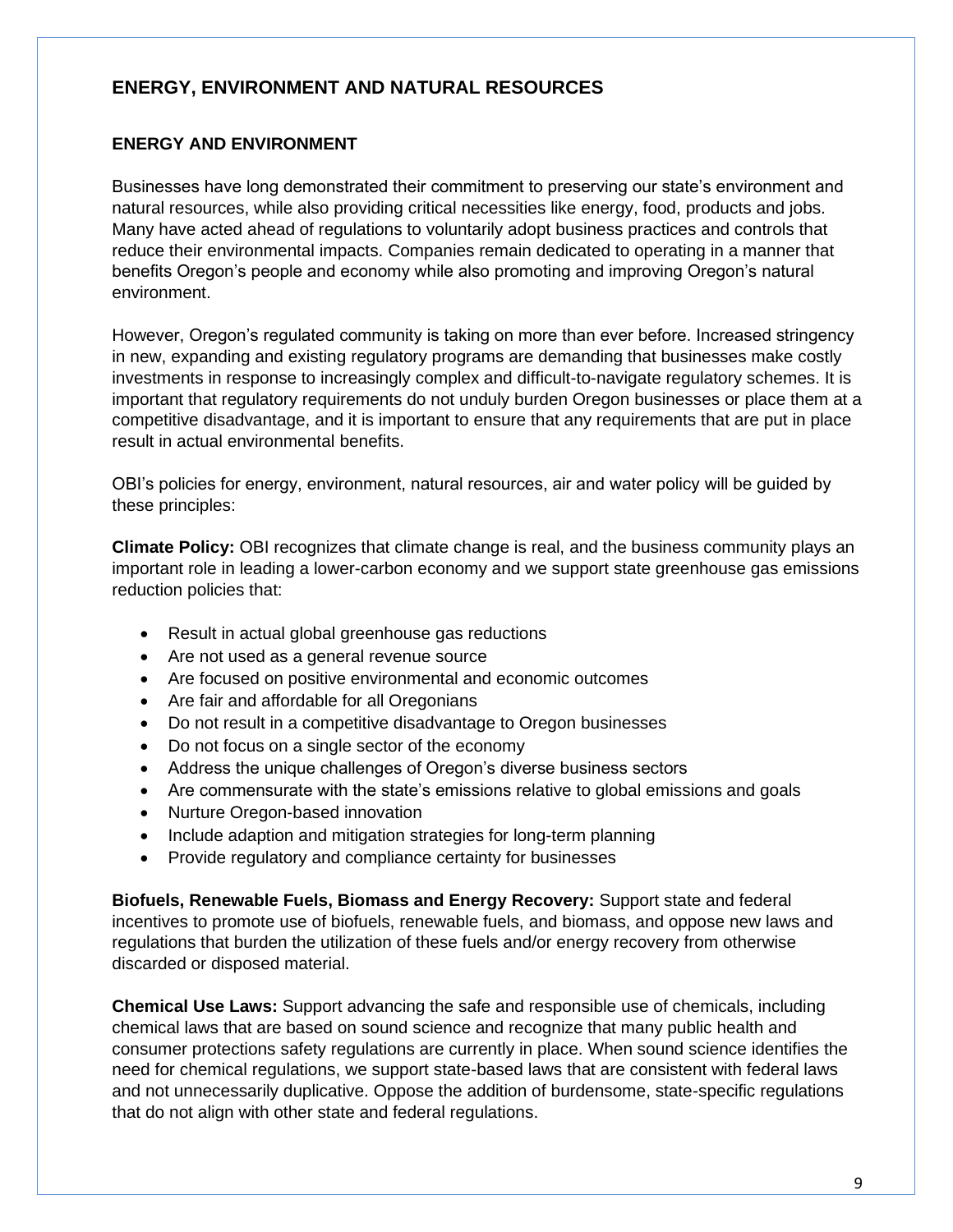**Consistent Regulatory Authority:** Support state-level, consistent, and uniform application of delegated air, water, clean up and energy regulatory and permitting authority. Oppose new, expanded or duplicative regulatory overlays at the local level.

**Permitting and Other Fees:** Fee structures should support regulatory certainty and serve the needs of the regulated community. Fees must support workable and reasonable permit programs vetted by industry and processed with clear conditions and timelines to minimize impact on business operations. Oppose fee increases that are not accompanied by proportional increases in non-fee funding, if a program does not meet the needs of the regulated community, or if used for unrelated/non-beneficial state activities or pass-through surcharges for other state agency activities. Oppose fees without reasonable basis in environmental benefits or are inequitable among regulated entities. Oppose layering of additional local fees that impose unreasonable cost burdens or are duplicative of existing program fee structures.

**Energy Infrastructure:** Support cost-effective state and federal policies that encourage, streamline, and facilitate the planning, permitting, and construction of upgraded, expanded, and new electric, natural gas and alternative energy infrastructure that sustain Oregon's energy needs and provide for future economic development.

**Food Innovation:** Support policies that advance Oregon's food and beverage industry in the areas of research and development/technical assistance, workforce development, distribution infrastructure, market development, and government regulation.

**Forest Resilience**: Support the role active forest management plays in addressing and preventing tree-related disease, increasing forest productivity, reducing the risk of catastrophic wildfire, and providing both commodity and non-commodity values.

**Franchise Taxes:** Ensure any expansion/increase of franchise taxes demonstrates benefit to consumers to warrant added cost burdens.

**Government Procurement Protocols:** Oppose the imposition of unnecessary or unduly burdensome requirements on governmental purchasing protocols.

**Maintenance of Regulatory Application for Departments of Agriculture and Forestry:** Support the current regime wherein environmental activities relating to agriculture and forestry are regulated by their respective departments.

**Mass Timber:** Support policies that encourage the development and use of mass timber products.

**Oregon Agricultural Heritage Program:** Support voluntary, statewide incentives that encourage agricultural landowners to keep land in agricultural protection while supporting fish, wildlife, or other natural resource values on those lands.

**Renewable Portfolio Standards:** Support renewable power and allow increased flexibility within the portfolio with appropriate rate protections in place.

**Tax Incentives for Additional Environmental Investments:** Support tax incentives for additional environmental investments that exceed federal requirements, improve environmental outcomes and/or enhance Oregon's economy.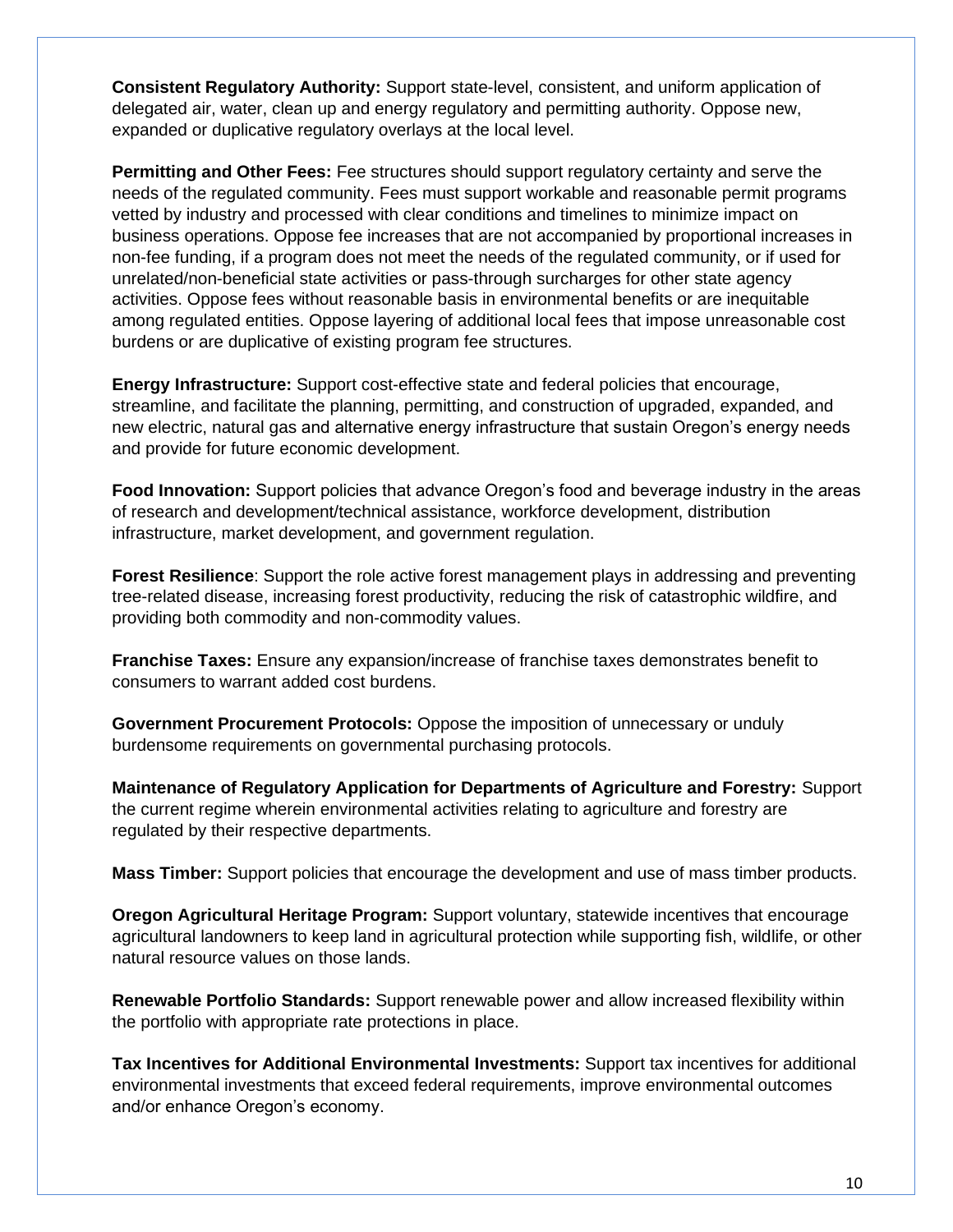#### **AIR POLICY**

**Consistent Regulatory Authority:** Support state-level, consistent, and uniform application of delegated air, water, clean up and energy regulatory and permitting authority. Oppose new, expanded or duplicative regulatory overlays at the local level. Programs must be consistent with the underlying statues and not seek to expand DEQ authority beyond that delegated by the Legislature.

**Objective and Consistent Regulation:** Support unbiased and prompt processing of state and federal permits and other actions.

**New State Environmental Impact Statements:** Generally, oppose imposition of new layers of regulatory oversight and permitting, opposing a state Environmental Impact Statements program.

**Ambient Monitoring:** Support funding further monitoring of state air quality, so long as increased monitoring is not funded primarily on unreasonable fee increases to the regulated community.

**State Delegation of Federal Programs:** Support federal delegation of programs to the state level for implementation.

**Air Quality Statutes and Regulations:** Support air quality laws and regulations that Oregon businesses can comply with, that do not create a competitive disadvantage compared to other states, and do not inhibit economic activity without clearly identified and scientifically supported needs for increased stringency that can be reasonably implemented by regulated entities.

**Exceptional Events:** Support policies and proactive requests to the Environmental Protection Agency (EPA) to exclude ambient monitoring data influenced by natural events, such as wildfires, to provide a representative dataset to use in air permit applications to ensure industry is not penalized for events outside of industry's or DEQ's control.

**Permitting and Other Fees:** Fee structures should support regulatory certainty and serve the needs of the regulated community. Fees must support workable and reasonable permit programs vetted by industry and processed with clear conditions and timelines to minimize impact on business operations. Oppose fee increases that are not accompanied by proportional increases in non-fee funding, if a program does not meet the needs of the regulated community, or if used for unrelated/non-beneficial state activities or pass-through surcharges for other state agency activities. Oppose layering of additional local fees that impose unreasonable cost burdens or are duplicative of existing program fee structures.

**Core Regulatory Programs:** In light of limited funding, it is important to prioritize core regulatory programs over emerging programs that increase regulatory requirements and stretch DEQ staffing. Oppose new regulatory programs that are not scientifically supported or do not seek to resolve environmental challenges first through existing regulatory channels.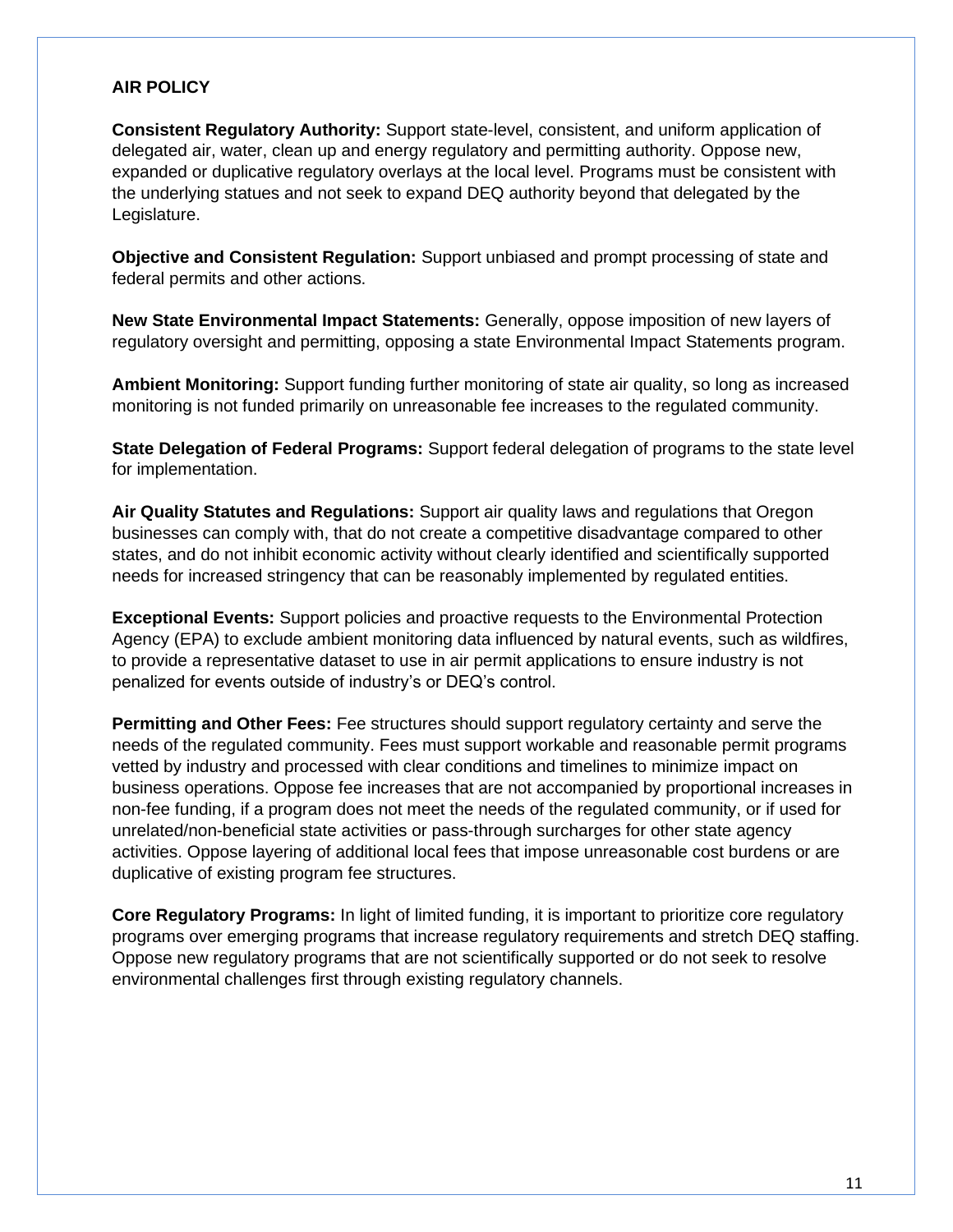#### **WATER POLICY**

**Consistent Regulatory Authority:** Support state-level, consistent, and uniform application of delegated air, water, clean up and energy regulatory and permitting authority. Oppose new, expanded or duplicative regulatory overlays at the local level. Programs must be consistent with the underlying statues and not seek to expand DEQ authority beyond that delegated by the Legislature.

**Objective and Consistent Regulation:** Support unbiased and prompt processing of state and federal permits and other actions.

**Water Storage and Delivery:** Support innovative solutions to address increasing competition for scarce water resources that balance the needs of irrigated agriculture, municipal and industrial demand, hydropower, and sustainable fisheries. This includes continued investment in infrastructure for new storage, withdrawals from the Columbia River and other rivers to improve efficiency.

**New State Environmental Impact Statements:** Generally, oppose imposition of new layers of regulatory oversight and permitting, opposing a state Environmental Impact Statements program.

**Effluent Trading/Market Development:** Support creation and use of voluntary and equitable trading and market-based options for effluent reductions and habitat improvement.

**Ambient Monitoring:** Support funding further monitoring of state water quality, so long as increased monitoring is not funded primarily on unreasonable fee increases to the regulated community.

**Water Quality Statues and Regulations:** Support water quality laws and regulations that Oregon businesses can comply with, that do not create a competitive disadvantage compared to other states and that do not inhibit economic activity without clearly identified and scientifically supported needs for increased stringency that can be reasonably implemented and achieved by regulated entities.

**Permitting and Other Fees:** Fee structures should support regulatory certainty and serve the needs of the regulated community. Fees must support workable and reasonable permit programs vetted by industry and processed with clear conditions and timelines to minimize impact on business operations. Oppose fee increases that are not accompanied by proportional increases in non-fee funding, if a program does not meet the needs of the regulated community, or if used for unrelated/non-beneficial state activities or pass-through surcharges for other state agency activities. Oppose layering of additional local fees that impose unreasonable cost burdens or are duplicative of existing program fee structures.

**State Delegation of Federal Programs:** Support federal delegation of programs to the state level for implementation.

**Core Regulatory Programs:** In light of limited funding, it is important to prioritize core regulatory programs over emerging programs that increase regulatory requirements and stretch DEQ staffing. Oppose new regulatory programs that are not scientifically supported or do not seek to resolve environmental challenges first through existing regulatory channels.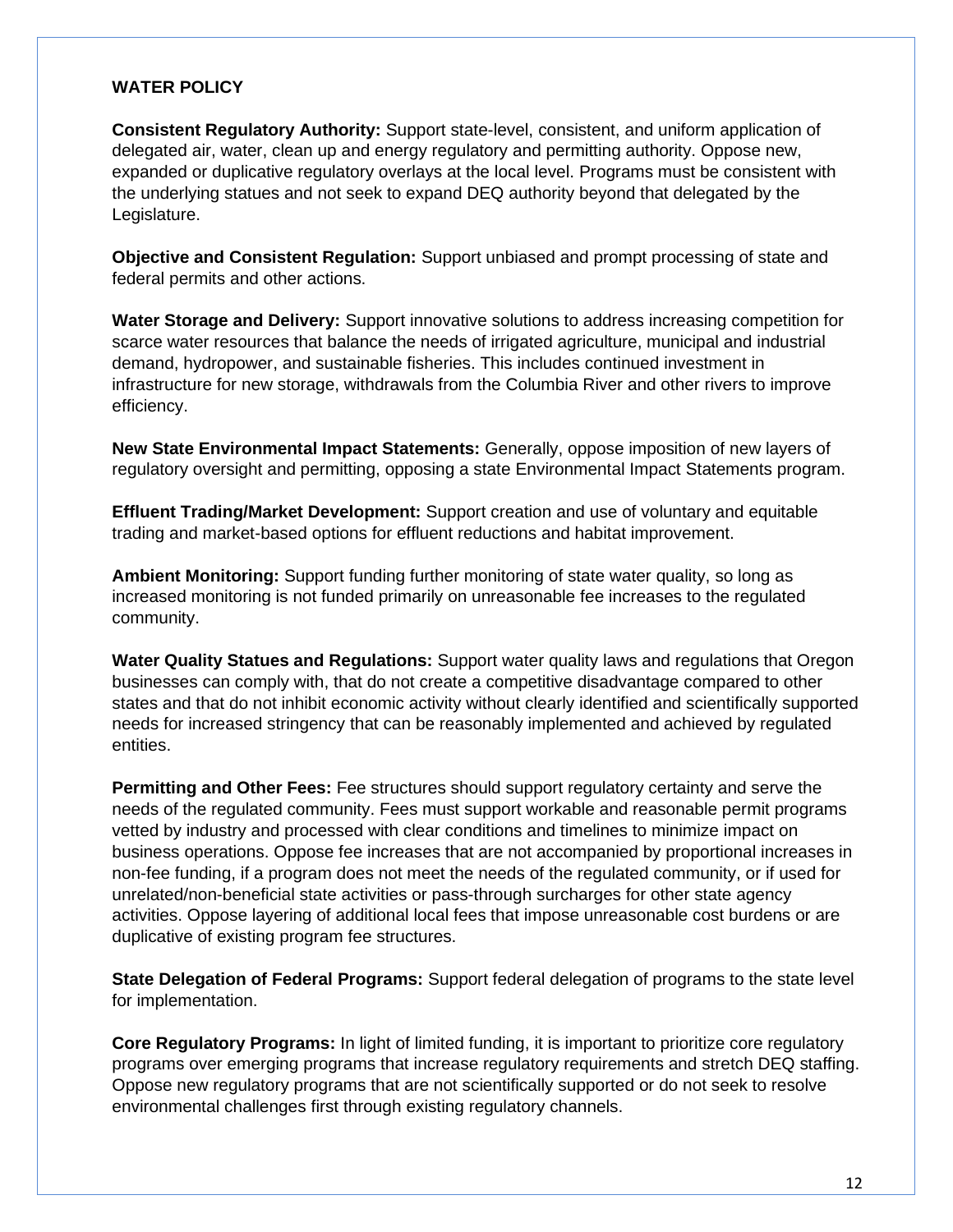# **HEALTH CARE POLICY**

In recognition of the unprecedented health care crisis our nation and world has faced in recent months, OBI encourages health care-related legislation during the 2022 legislative session that both ensures stable access to high-quality health care for Oregonians and reduces the total cost of care. Businesses are attempting to recover from the lingering consequences of the pandemic. Now is the time to stabilize the economic environment, including the healthcare system, and allow time for the transformative measures of the Cost Growth Target, Value Based Payments and Oregon Health Plan expansion to work through the system to better understand their actual impact and Oregon's needs moving forward.

Policy principles will include:

**Addressing Disparities in Health Care**: Support legislative efforts to evaluate and address disparities across the health care system. OBI recognizes that all Oregonians are not served equally in our state health care system. The COVID-19 pandemic has impacted communities of color disproportionately, and long before that, health outcomes between racial groups has been inequitable.

**Access and Quality of Health Care:** Promote efforts to contain health care costs and improve access to high-quality health care by supporting a health care system that is affordable and improves the overall health of Oregon citizens. Support efforts to address social determinants of health and improve health equity. Promote efforts to reduce medical errors and expand the use of Oregon's Early Discussion and Resolution program. Support legislation that evaluates the ongoing effectiveness of expanded telehealth and scope-of-practice policies that proved to be effective during the COVID-19 pandemic.

**Cost of Care and Shift to Employers:** Support policies and initiatives that address health care coverage of the underinsured and uninsured without penalizing or shifting costs to employers. Protect ERISA provisions for self-insured plans; defend and preserve employer health plans against efforts to tax premiums or claims. Oppose any efforts that may raise the cost of insurance, prescription drugs or other necessary health care. Carefully evaluate new and existing mandates on employers. Continue to support cost transparency efforts that apply to system-wide healthcare.

**Public Option:** OBI recognizes the need to expand access to care for individuals who do not qualify for Medicaid and cannot afford current individual market options. Legislators should look at options that leverage current coverage and delivery systems to expand access to individuals but not at the expense of additional taxes or fees on employers. OBI will consider supporting proposals that have minimal disruption to the group and individual insurance market and incorporate longterm, cost neutral strategies that improve access to care, drive savings throughout the system, and reduce cost-shift to employers. However, there needs to be adequate time for input and robust discussion on any Public Option proposal.

**Oregon Health Plan (OHP):** As the economic recovery continues, OBI recognizes the need to support coordinated care organizations (CCOs) and efforts to ensure the Oregon Health Plan (Medicaid) has adequate, sustainable, broad-based funding. Legislators must acknowledge that OHP funding is tied to the overall health of our economy, and this is not the time to raise additional revenue from businesses struggling to make ends meet. Coordinate with OBI Tax and Fiscal Policy Committee on matters that intersect with health care costs and funding mechanisms. OBI is also watching for a smooth transition of the exchange from the Department of Business and Consumer Services to the Oregon Health Authority with no substantive changes.

**Advanced Value-Based Payment (VBP) Models**: OBI recognizes the growth rate cap established and principles adopted by the Sustainable Health Care Cost Growth Target Implementation Committee. As the state moves toward recommending value-based payment models as opposed to fee-for-service models, OBI will advocate for additional public transparency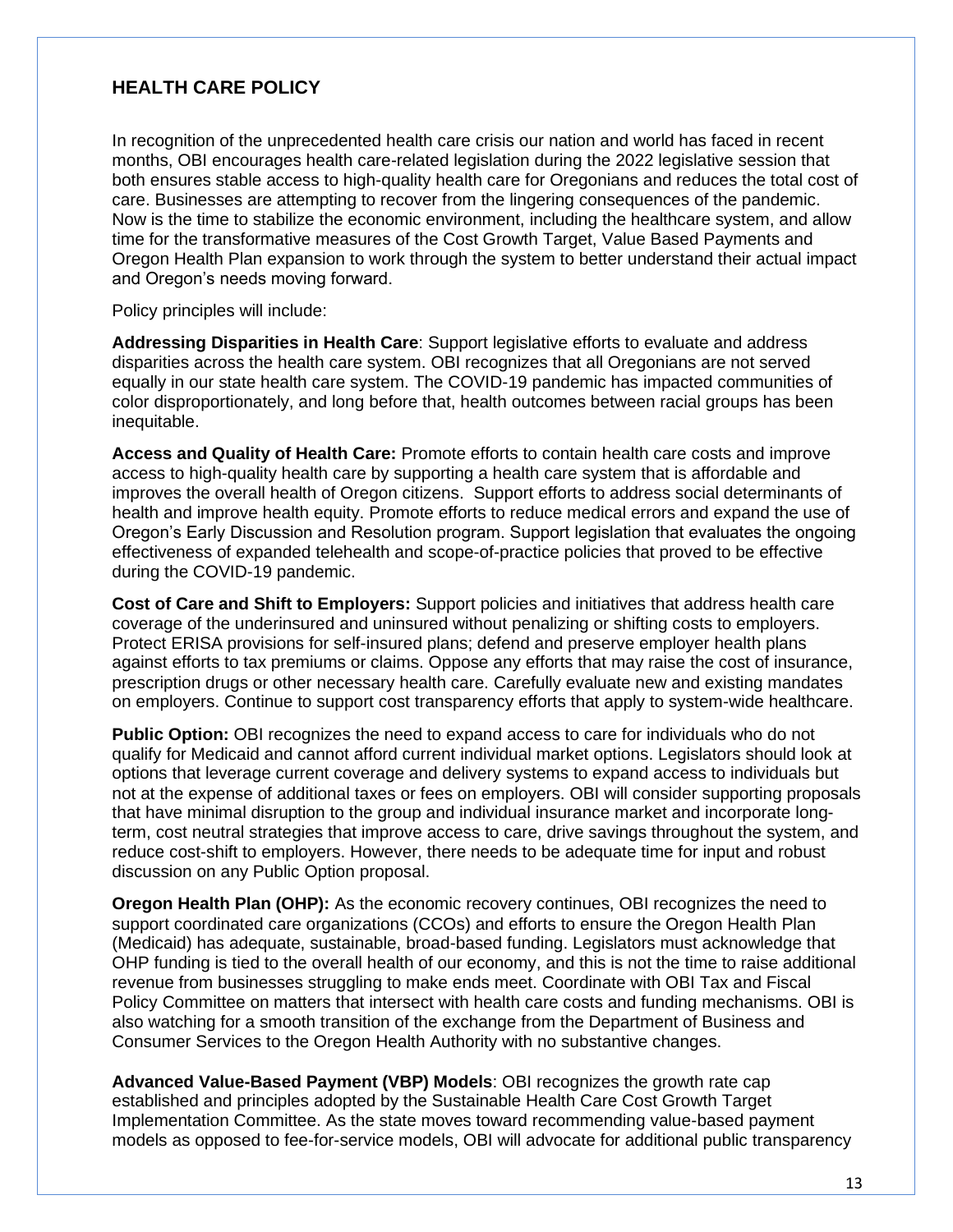related to the total cost of care that can allow policy makers and Oregon businesses to accurately benchmark the cost of healthcare. Additionally, it is critical that any requirements around VBP models ensure maximum flexibility, recognizing that a one-size-fits-all approach will not work. Advocate for legislation that advances value-based payment concepts and ensures future legislation does not continue to advance fee for service payment structures.

**Cost Growth Rate Target Enforcement**: Continue to monitor the work of the Cost Growth Target Advisory Committee. Implementation must include mechanisms for better transparency, reporting, and accountability. Enforcement must recognize the challenges our health care system has faced during the pandemic. Additionally, it is critical that any enforcement authority be clear to all stakeholders and approved by the Sustainable Health Care Cost Growth Target Advisory Committee. OBI has long supported reducing unnecessary costs and increasing transparency of cost-drivers across the system.

**Decrease Tobacco Use in Oregon:** Support a comprehensive approach to decreasing the state's tobacco use, including smoking and chewing tobacco, and vaping/e-cigarette use.

**Association Health Plans:** Retain, enhance, and expand employer private market options such as Association Health Plans (AHPs) as a viable solution to fulfill and serve the healthcare insurance needs for employers and their workforce.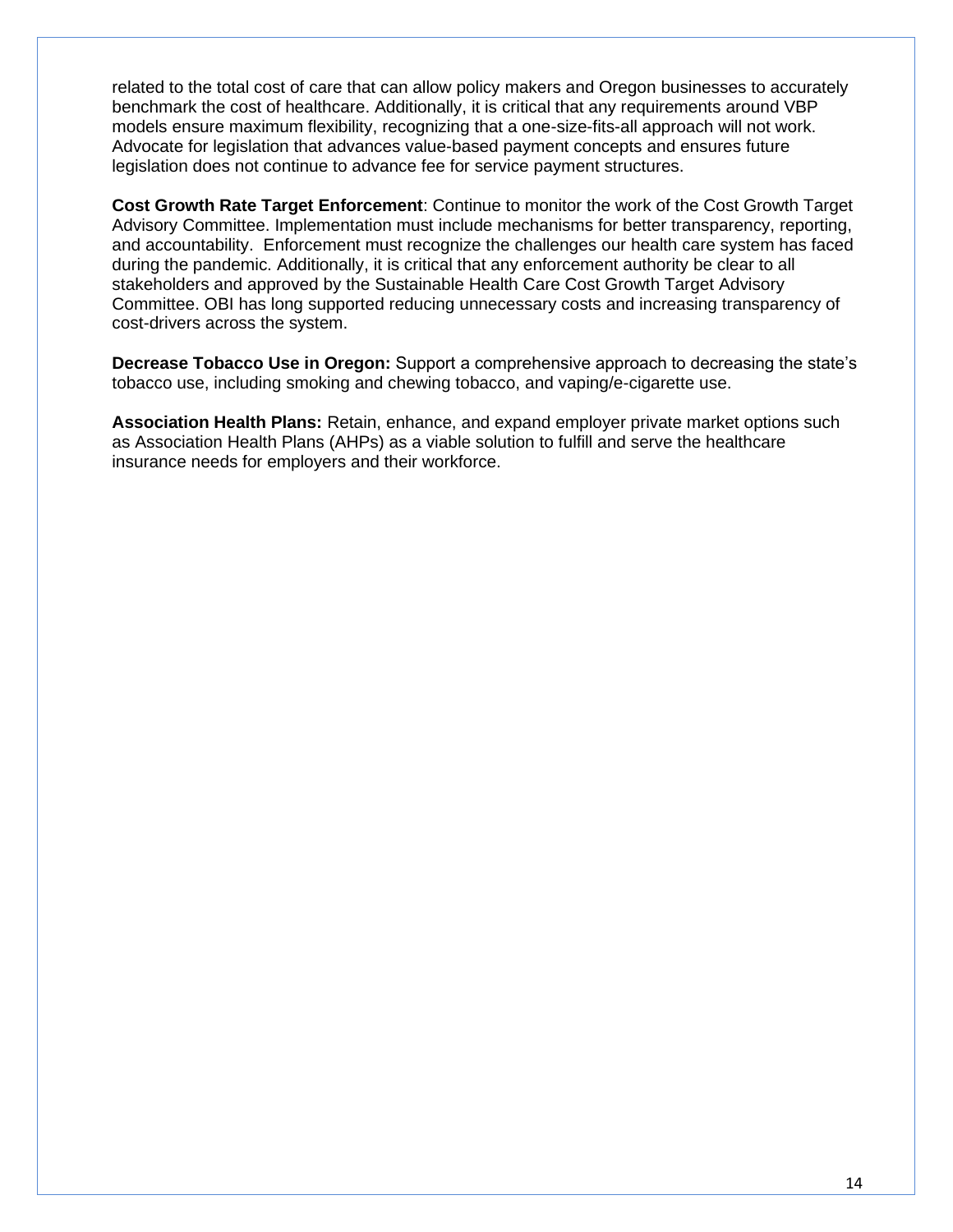# **RETAIL POLICY**

In recent years retailers have been asked to pay ever-increasing costs of doing business while seeing much of their traditional business shrink. They have invested heavily in new technology and service delivery models in very short timeframes to continue to serve their customers. Government should focus on helping with those difficult transitions, not impose additional costs on the delivery of services and supplies. Our primary policy principles for 2022 will be to ask the legislature not to add to the costs of doing business for retailers, such as new taxes and regulations.

Our policy principles will include:

**Consumer Protection:** Support consumer protection legislation that addresses narrowly defined, specific, and empirically proven dangers and that would make a meaningful difference.

**Consumer Privacy:** Support public policies that support the retail industry's need to protect consumer privacy while providing the flexibility necessary for innovative use of data. Our key principles when evaluating privacy legislation will be:

- Enforcement by the attorney general, not private rights of action
- Right to cure before enforcement action is taken
- All entities responsible for consumer data should have the same obligations
- Preserve customer service, convenience and benefits rewards and loyalty programs
- Regulations should be linked to risk of harm
- Consumers should have reasonable choice, access, correction and deletion rights with respect to their personal information.
- Retailers should be given flexibility and options for compliance measures

#### **ORGANIZED RETAIL CRIME**

#### **Crime Prevention and Enforcement of Laws**

- Support legislation creating dedicated prosecutors to address organized retail crime.
- Support legislation establishing an attorney general task force to combat crimes related to stealing, embezzling or obtaining by fraud, false pretenses or other illegal means of retail merchandise.
- Support legislation establishing shared resources and information across federal, state and local law enforcement agencies to combat retail crime.
- Support additional funding for law enforcement and prosecution of organized retail crimes.

#### **Counterfeit and Stolen Merchandise**

- Support legislation and systems to verify that products sold on online marketplaces have been obtained by legitimate means.
- Support legislation and systems to verify the identity of third-party sellers and require highvolume sellers to disclose contact information to consumers.
- Support legislation that would increase penalties for individuals who manufacture and/or sell counterfeit merchandise to consumers. Such counterfeit goods not only affect the bottom line of honest merchants, but certain products also pose a serious health threat to the consumers who use them.

**Credit and Finance:** Oppose efforts to inhibit the flow of information necessary to render appropriate decisions for every customer and meet their preferences.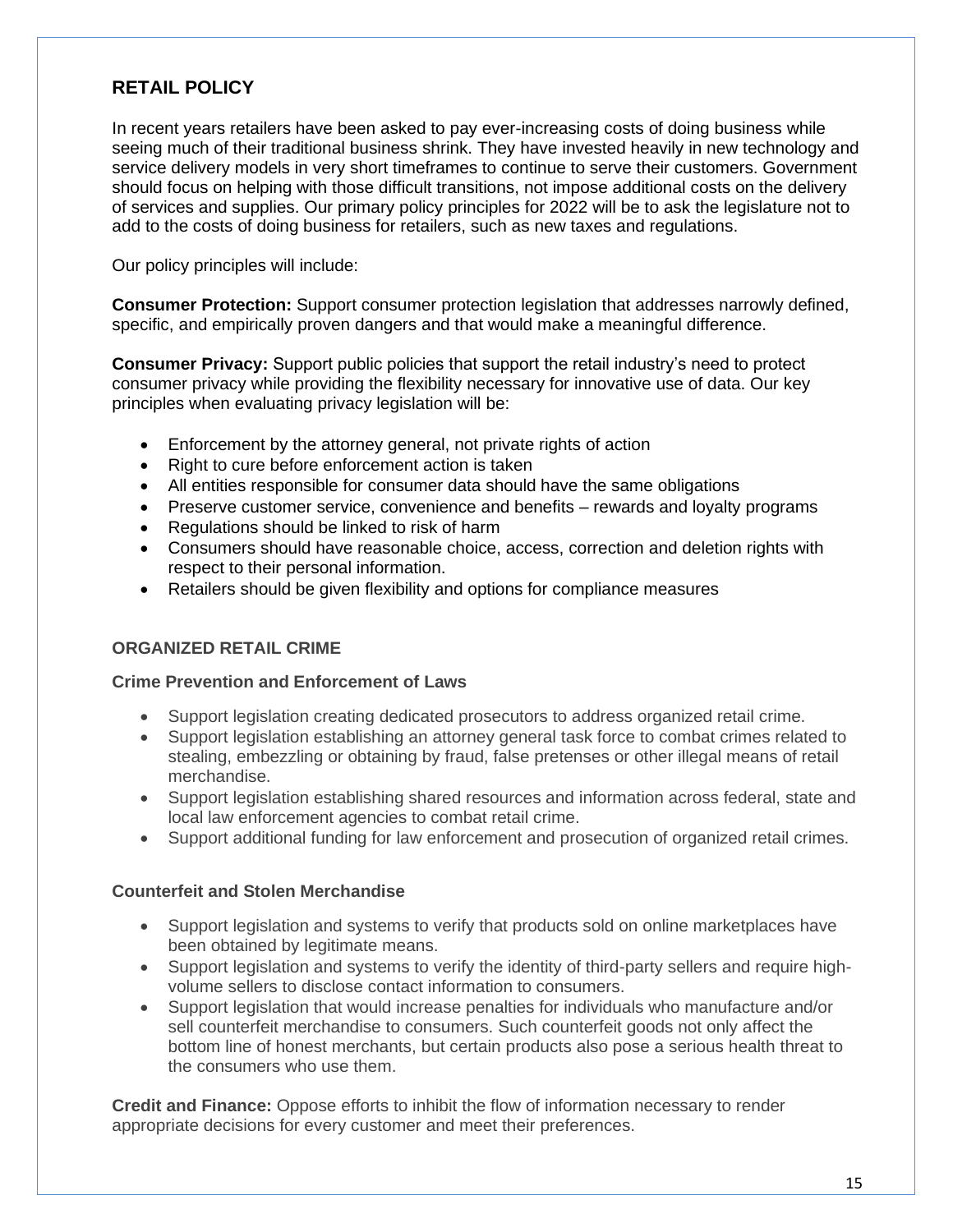# **GENERAL RETAIL POSITIONS**

#### **OBI and the Oregon Retail Council Support**

- The use of biometric data for drivers' licenses
- Manufacturer responsibility for electronic product stewardship recycling
- A security freeze on credit for victims of identity theft
- Increased penalties for shoplifting
- Business flexibility and expanded timelines for implementing new policies

#### **OBI and the Oregon Retail Council Oppose**

- Expansion of the Unlawful Trade Practices Act
- Market controls such as policies about price discrimination
- Point-of-sale purchasing requirements
- Policies that limits retailer conveniences for customers
- Bans of specific classes of retailers
- Packaging bans
- New labeling laws
- Pesticide sales reporting
- Broad manufacturer and retailer product stewardship programs
- Additional tax burdens on businesses, particularly retailers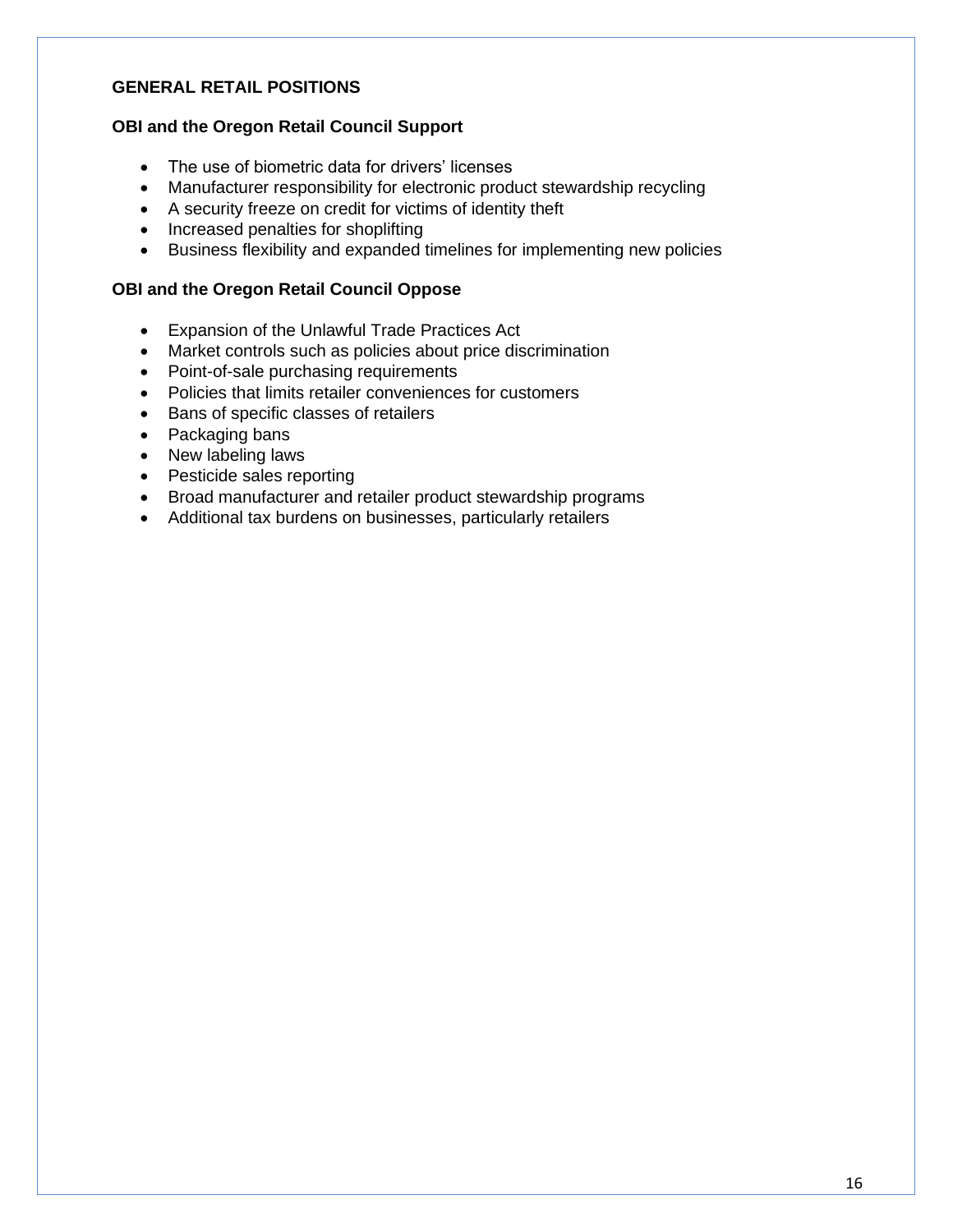# **TAX AND FISCAL POLICY**

Given the continued economic uncertainty around Covid, and the recognition of significant tax increases over the last two years at both the statewide and local levels, OBI's Tax policy priorities will remain largely unchanged. OBI's priorities here will continue to focus on protecting Oregon's employers and their employees by working to stop all attempts to raise existing taxes, create new taxes, or reduce or eliminate important tax incentive programs.

Similarly, OBI will continue to advocate for clear-headed restraint related to public spending for new or expanded state programs or services. OBI will also continue to insist that one-time monies from the federal government related to Covid economic recovery in Oregon be used for one-time investments only, and not to stand up new programs which will require new future revenue sources to sustain.

OBI's position and taxes and spending will be guided by these principles:

- **Do no harm.** Raising businesses taxes and fees, given the continued economic uncertainty around Covid (including workforce and supply-chain challenges) and the significant tax increases already incurred over the last two years, should be off the table.
- **Protect the projected 2021-2023 ending balance of \$3.7 billion.** Dedicate it to maintenance of critical state services in future biennium. Manage future budget requests sensibly.
- **Use federal funds sensibly.** The state has received considerable Covid-relief funds from the federal government, and still has nearly \$2 billion in American Rescue Plan Act (ARPA) funds in reserve. These monies must be used for one-time investments toward economic recovery and stability, not toward new programs/services which may require future revenue sources to fund continuous operation.
- **Focus on economic growth.** Promote public policies that support job creation, private investment, innovation, employer retention and a positive business climate. Recognize that a thriving private sector is the best way to sustainably support and fully fund Oregon's critical public sector needs.

# **2022 Tax Policy Positions**

- Oppose all temporary or permanent business tax increases
- Recognizing the increasing burden on personal taxpayers, as well as pass-through business entities both statewide and at the local level, oppose temporary and permanent increases to the Oregon personal income tax
- Evaluate future changes to federal tax code on case-by-case basis to determine further connection
- Support tax credits/incentives for economic development and business investment
- Support alignment of state and local tax structures and compliance requirements
- Oppose CAT increases/support efforts to reduce pyramiding effects
- Support interim review of property tax system to make recommendations to the 2023 Legislature. Oppose any proposal to change Oregon's property tax structure that disrupts the balance between business property taxpayers and personal property taxpayers
- Promote economic growth agenda (job creation, private investment, employer retention, innovation and a positive business climate)

#### **2022 Budget Policy Positions**

- Support prioritization of existing critical programs
- Delay costly new initiatives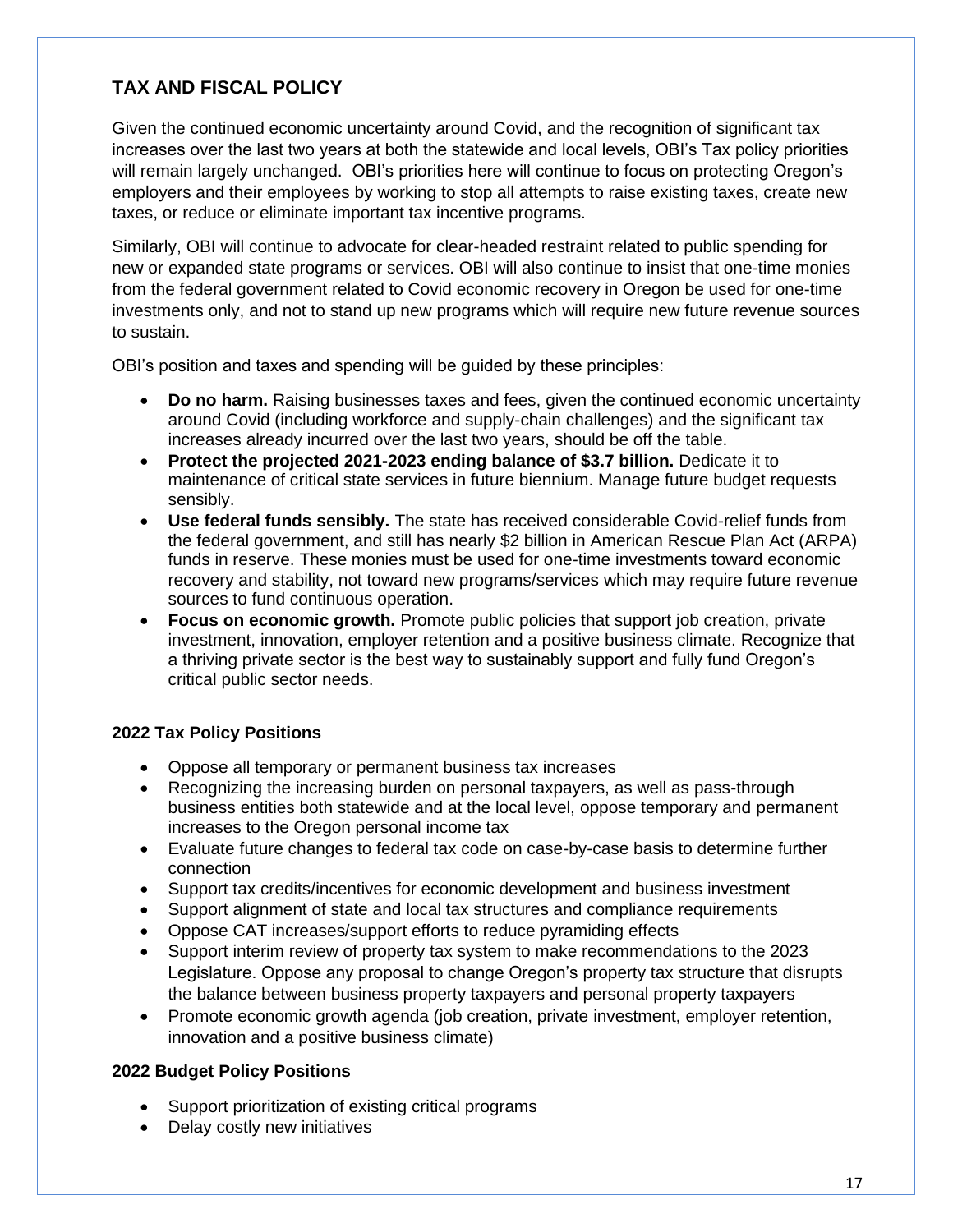- Ensure that one-time monies from federal government related to Covid relief are used only for one-time expenditures
- Urge the Legislature to continue to look for opportunities to reduce the cost of legacy programs, such as PERS and PEBB, which impact not only state budgets but also local government budgets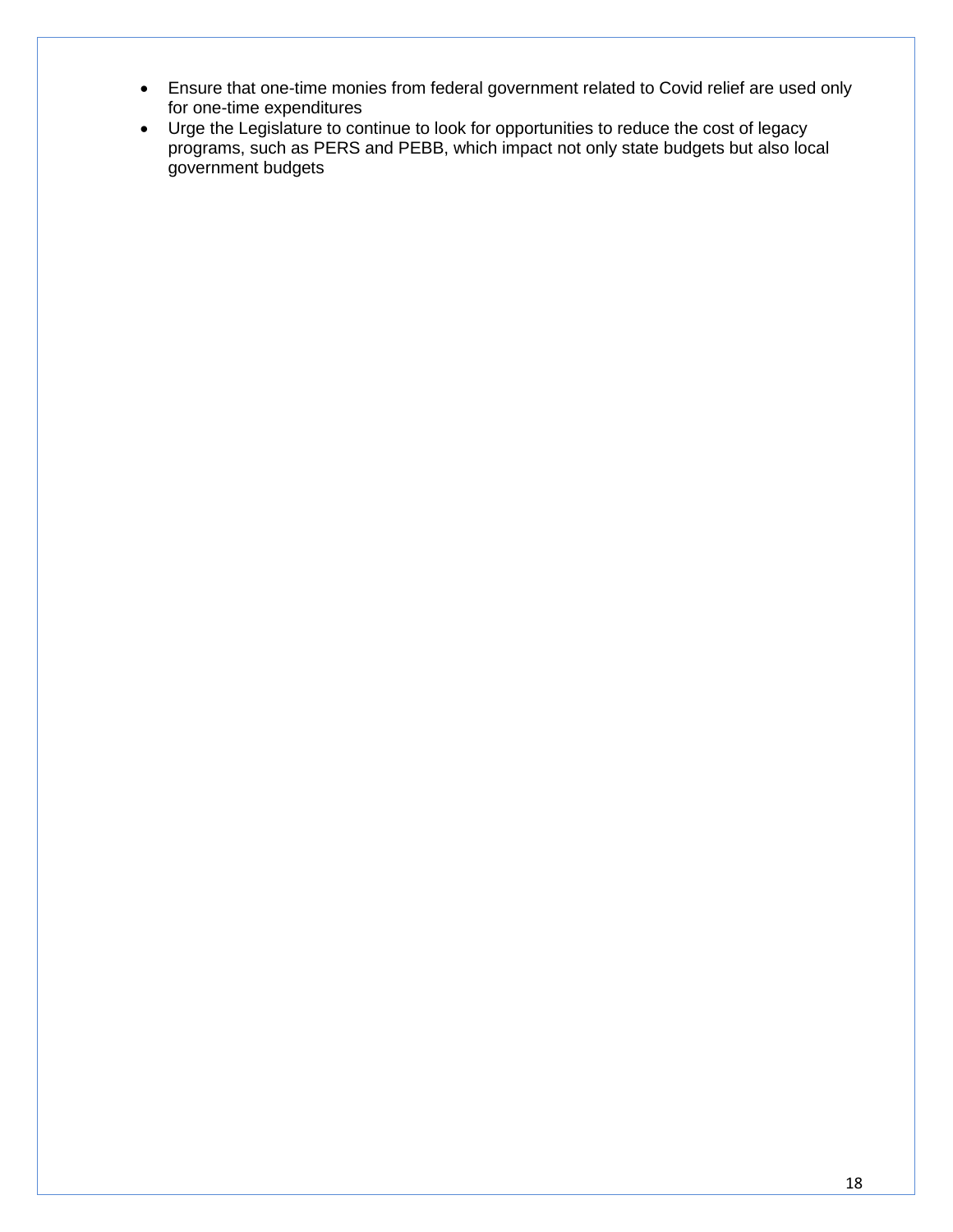# **MANUFACTURING POLICY PRINCIPLES**

It's been several years since OBI has offered specific policy priorities and principles focused directly on manufacturing. As part of OBI's 2021 rollout of the Manufacturing Council of Oregon (MCO), OBI will embrace a renewed and focused pro-manufacturing advocacy effort. OBI recognizes the vital and integrated importance of manufacturing in Oregon, including recognizing that manufacturing jobs can and will create equitable top-tier opportunities for advancement for Oregon workers and families, as well as a thriving economic and business climate that will help produce revenues for critical public services.

OBI/MCO's broad mission is to protect, promote and grow a positive, globally competitive business climate for manufacturing and related industries throughout Oregon. Our efforts through the MCO, working with a broad base of diverse stakeholders, makers and innovators, will be dedicated to providing opportunities, removing barriers, and creating the jobs that fuel Oregon's economy and quality of life.

#### **2022 Manufacturing Policy Positions**

- Ensure that Oregon provides a sustainable, globally-competitive environment which supports a diverse manufacturing sector by fostering capital investment, innovation, research and development, employment opportunity and workforce training
- Promote a tax and regulatory environment that encourages manufacturing investment, innovation and growth
- Promote local, state and regional infrastructure improvements to facilitate shipping, surface transportation and port access/throughput to enhance access to regional, national and global markets
- Improve career manufacturing employment opportunities through enhanced investment and support of career and technical education and promotion of education-workforce-employer collaboration
- Promote sustainable land-use and energy policies that ensure Oregon manufacturers have cost-effective access to the resources necessary to compete in regional and global markets
- Oppose polices that would create unnatural competitive disadvantages or endanger proprietary information for manufacturers, including "right to repair" policies